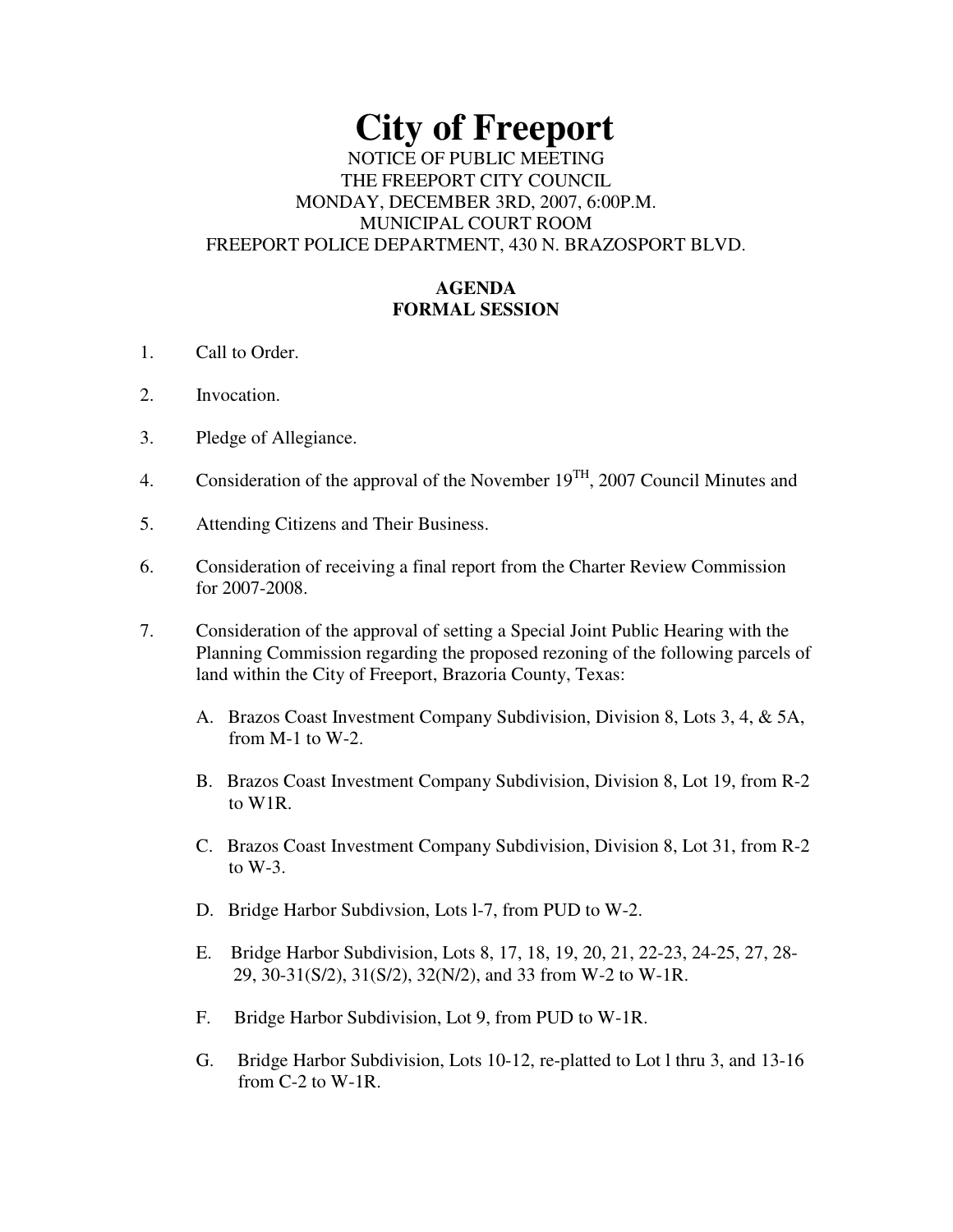- H. Bridge Harbor Subdivision, Lots C-C1-C3, Bldg. A, Unit 101, Bldg. A, Unit 102, Bldg. A, Unit 103, Bldg. B, Unit 104, Bldg. B, Unit 106, Bldg. B, Unit 107 Bldg. B, Unit 108, Bldg. B, Unit 109, Bldg. B, Unit 110 Bldg. D, Unit 112, Bldg. D, Unit 113, Bldg. D, Unit 114 Bldg. D, Unit 115, Bldg. D, Unit 116, Reserve A1-B Condo Bldg. Tr E-F, Reserve Pt A-Boat Basin, and E-Boat Basin-Adj, Condo-Boat Docks, from PUD to W-2.
- I. Bridge Harbor Subdivision, Replat Building D, Unit 111 from PUD to W-3.
- J. Land annexed by Ordinance No. 2007-2152, dated February 5, 2007, being all of Tracts No. 39 through 42, Brazos Coast Investment Company, Subdivision No. 8 out of the F. J. Calvit League, Abstract 51, and a portion of the Branch T. Archer League, Abstract 9, located North of the Bridge Harbor Subdivision and West of the Gulf Intracoastal Waterway, from R-1 to W-2.
- K. Land annexed by Ordinance No. 2007-2164, dated May 5, 2007, and being out of Tract 9 out of the Branch T. Archer League, Abstract 9, and a portion of Tracts 24, 25, 26, & 27 out of the John Martin League, Abstract 331 and located North of the land described in Item J above, from R-1 to W-2.
- 8. Consideration of the approval of canceling December 17, 2007 city council meeting and rescheduling January 21, 2008 to January 22, 2008 due to the holidays.
- 9. Consideration of the approval of selling the City's interest at Block l thru 4, Bridge Harbor Subdivision, 47 Lots, West of Marlin, Tax Account 2190.
- 10. Consideration of the approval of selling the City's interest at Block 5, Lot l, Victory Subdivison, known as 1213 W. 10<sup>th</sup> Street, Acct. No. 8125-0038-000.
- 11. Consideration of the approval of selling the City's interest at Block 70, Lot 3, Freeport Townsite, known as  $423 \text{ W}$ .  $7^{\text{th}}$  Street, Acct. No.  $4200\text{-}0648\text{-}000$ .
- 12. Consideration of the approval of selling the City's interest at Block 774, Lot 21, Velasco Townsite, known as 1617 N. Ave. M., Acct. No. 8110-3786-000.
- 13. Consideration of the approval of selling the City's interest at Block D, Lot 23, Velasco Townsite, known as 1826 Zapata Street, Acct. No. 8115-0058-000.
- 14. Consideration of the approval of selling the City's interest at Block 50, Lot 14, Velasco Townsite, known as 421 South Ave. F., Acct. No. 8110-0484-000.
- 15. Consideration of the approval of selling the City's interest at Block 4, Lot 4, Velasco Townsite, known as 8 South Ave. C., Acct. No. 8110-0040-000.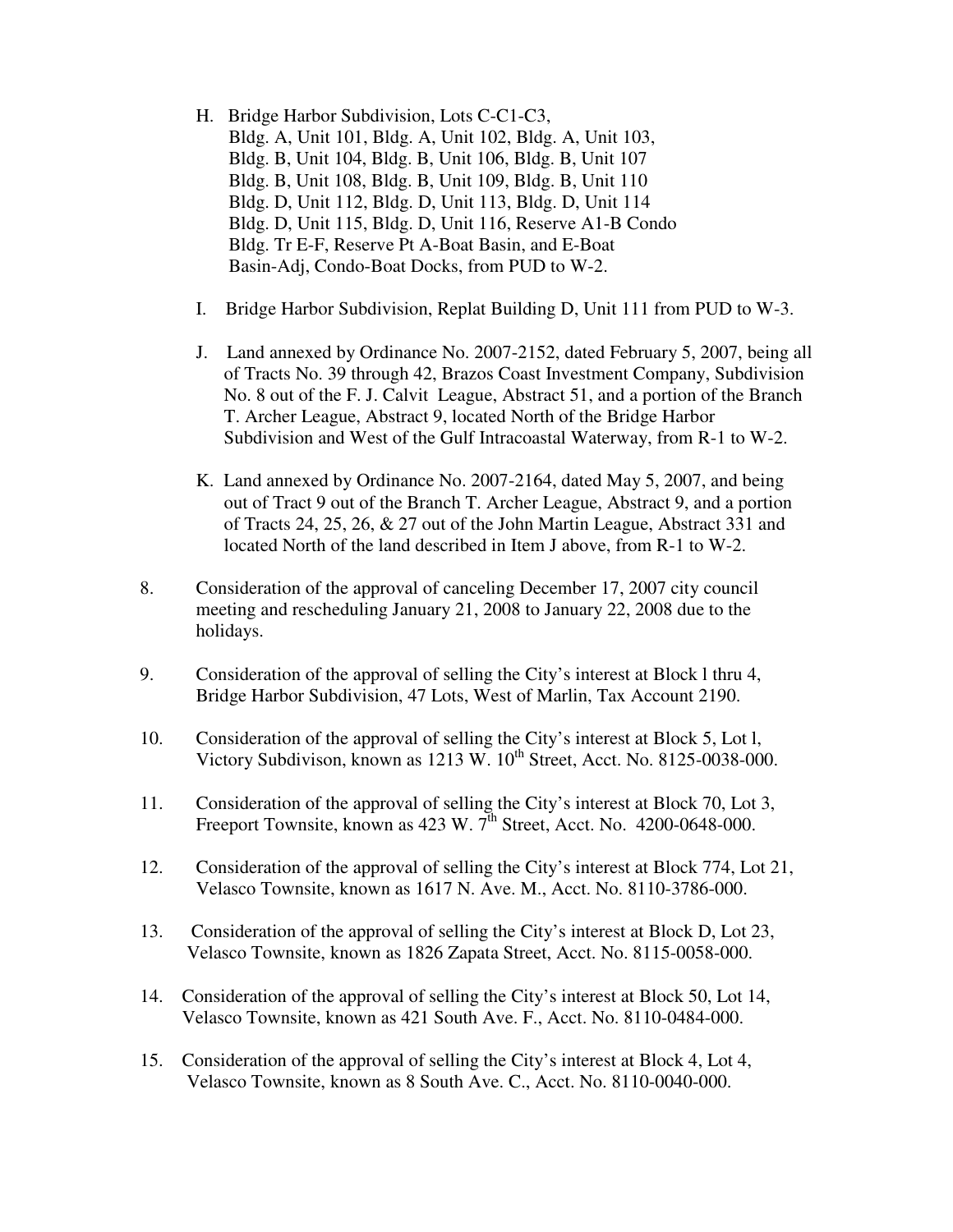- 16. Consideration of the approval of selling the City's interest at Block 84, Lot l thru 8, Velasco Townsite, known as 102-116 South Ave. F. Acct. No. 8110-0849-000.
- 17. Consideration of the approval of selling the City's interest at Block 757, Lot 20, 21, 22, Velasco Townsite, known as 1515-1519 North Ave. O, Acct. No. 8110- 3580-000.
- 18. Consideration of the approval of signing a replat on Block 528, Lots 22 thru 24, Velasco Townsite, Tax No. 8110-1251-000.
- 19. Consideration of the approval of selling parts of City's Right-of-Way on Beech Street & Brazos Boulevard and signing a replat to the Cundieff Family Partnership.
- 20. Consideration of the approval of authorizing the City Attorney to prepare a resolution adding tanning beds to the C-1, Zoning District permitted uses as recommended by the Planning Commission.
- 21. Consideration of the approval of Ordinance No. 2007-2183, establishing a moratorium on issuances of building permits, certificates of occupancy and other permits for premises to be used or which may be used as the location of a game room for coin operated machines.

#### Elected Official Report

### W**ork Session**

### Administration Report

A. Discussion concerning, Chapter 115, Eight Liners.

### Executive Session:

- A. Section 551.071 Government Code Consultation with the City Attorney concerning pending or contemplated litigation Settlement offers or other matter in which his duty to the City Council under the Texas Disciplinary Rules of Professional Conduct of the State of Texas clearly conflicts with Chapter 551, Government Code, to wit:
	- (1) Interpretation of HB 1311, regarding the annexation of land owned by Port Freeport

Adjourn

### **NOTE: ITEMS NOT NECESSARILY DISCUSSED IN THE ORDER THEY APPEAR ON THE AGENDA. THE COUNCIL, AT ITS DISCRETION, MAY TAKE ACTION ON ANY OR ALL OF THE ITEMS AS LISTED.**